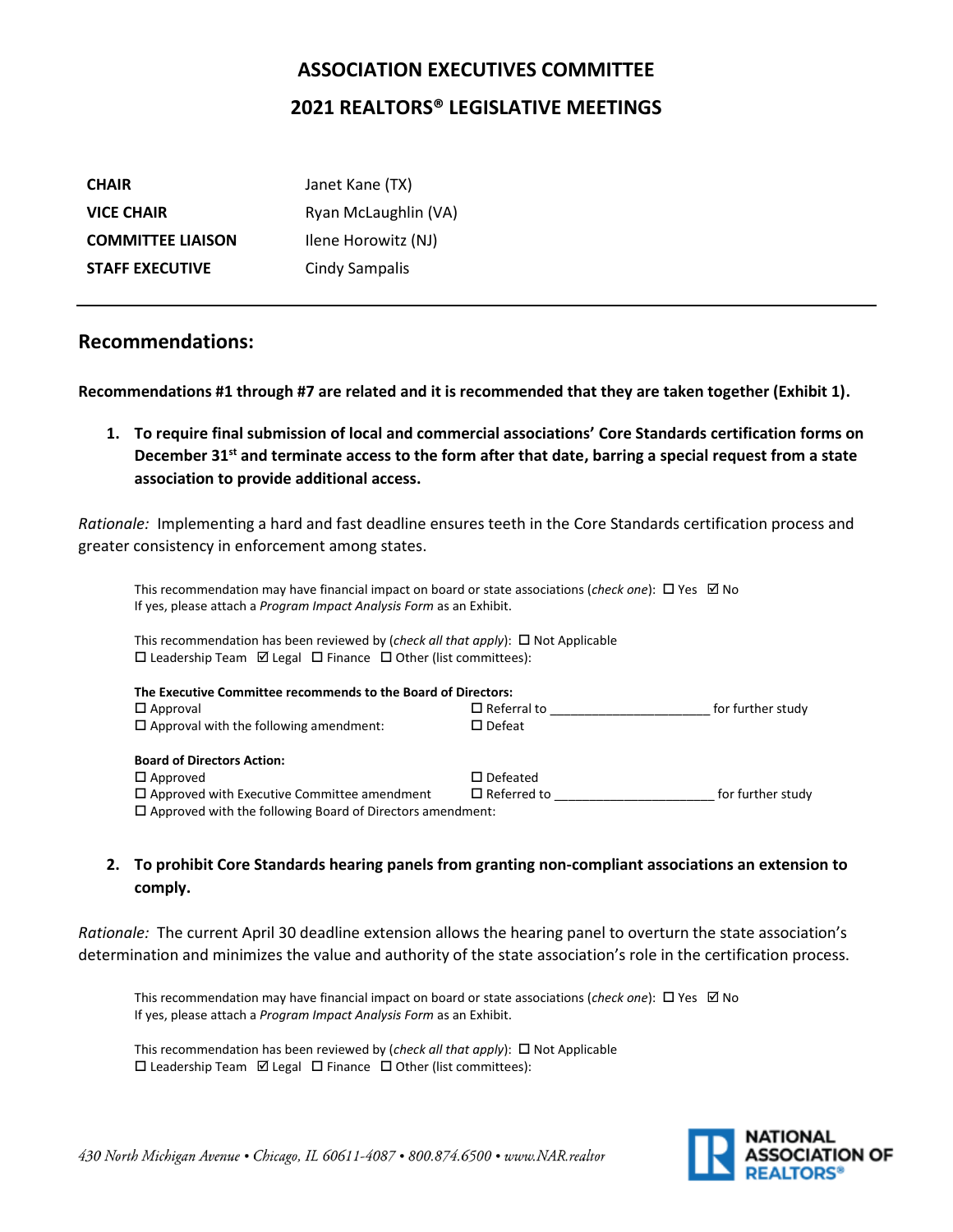| The Executive Committee recommends to the Board of Directors:    |                    |                   |
|------------------------------------------------------------------|--------------------|-------------------|
| $\Box$ Approval                                                  | $\Box$ Referral to | for further study |
| $\Box$ Approval with the following amendment:                    | $\square$ Defeat   |                   |
| <b>Board of Directors Action:</b>                                |                    |                   |
| $\Box$ Approved                                                  | $\square$ Defeated |                   |
| $\Box$ Approved with Executive Committee amendment               | $\Box$ Referred to | for further study |
| $\Box$ Approved with the following Board of Directors amendment: |                    |                   |

**3. To create a standard online form that formalizes the Core Standards reporting process by which state associations communicate issues of local and commercial association non-compliance to NAR.**

*Rationale:* A standard form ensures greater consistency among state associations and allows states the opportunity to provide an explanation for why an association is not in compliance with the Core Standards.

This recommendation may have financial impact on board or state associations (*check one*):  $\Box$  Yes  $\Box$  No If yes, please attach a *Program Impact Analysis Form* as an Exhibit.

This recommendation has been reviewed by (*check all that apply*):  $\Box$  Not Applicable  $\square$  Leadership Team  $\square$  Legal  $\square$  Finance  $\square$  Other (list committees):

| The Executive Committee recommends to the Board of Directors:    |                    |                   |
|------------------------------------------------------------------|--------------------|-------------------|
| $\Box$ Approval                                                  | $\Box$ Referral to | for further study |
| $\Box$ Approval with the following amendment:                    | $\square$ Defeat   |                   |
| <b>Board of Directors Action:</b>                                |                    |                   |
| $\Box$ Approved                                                  | $\square$ Defeated |                   |
| $\Box$ Approved with Executive Committee amendment               | $\Box$ Referred to | for further study |
| $\Box$ Approved with the following Board of Directors amendment: |                    |                   |

**4. To provide state associations the option to submit written documentation for the Core Standards hearing panel, and the option to meet with the hearing panel prior to the hearing; the appealing association will have no less than five days to review the information provided by the state association.**

*Rationale:* This provides the state association with an opportunity to share its perspective and add context to its decision to not certify the association.

This recommendation may have financial impact on board or state associations (*check one*): □ Yes **Ø No** If yes, please attach a *Program Impact Analysis Form* as an Exhibit.

This recommendation has been reviewed by (*check all that apply*):  $\Box$  Not Applicable  $\square$  Leadership Team  $\square$  Legal  $\square$  Finance  $\square$  Other (list committees):

| The Executive Committee recommends to the Board of Directors:    |                    |                   |
|------------------------------------------------------------------|--------------------|-------------------|
| $\Box$ Approval                                                  | $\Box$ Referral to | for further study |
| $\Box$ Approval with the following amendment:                    | $\square$ Defeat   |                   |
| <b>Board of Directors Action:</b>                                |                    |                   |
| $\Box$ Approved                                                  | $\square$ Defeated |                   |
| $\Box$ Approved with Executive Committee amendment               | $\Box$ Referred to | for further study |
| $\Box$ Approved with the following Board of Directors amendment: |                    |                   |

**5. To send a 'letter of warning' to the chief staff and officers of every association that is not compliant with the Core Standards by February 1.**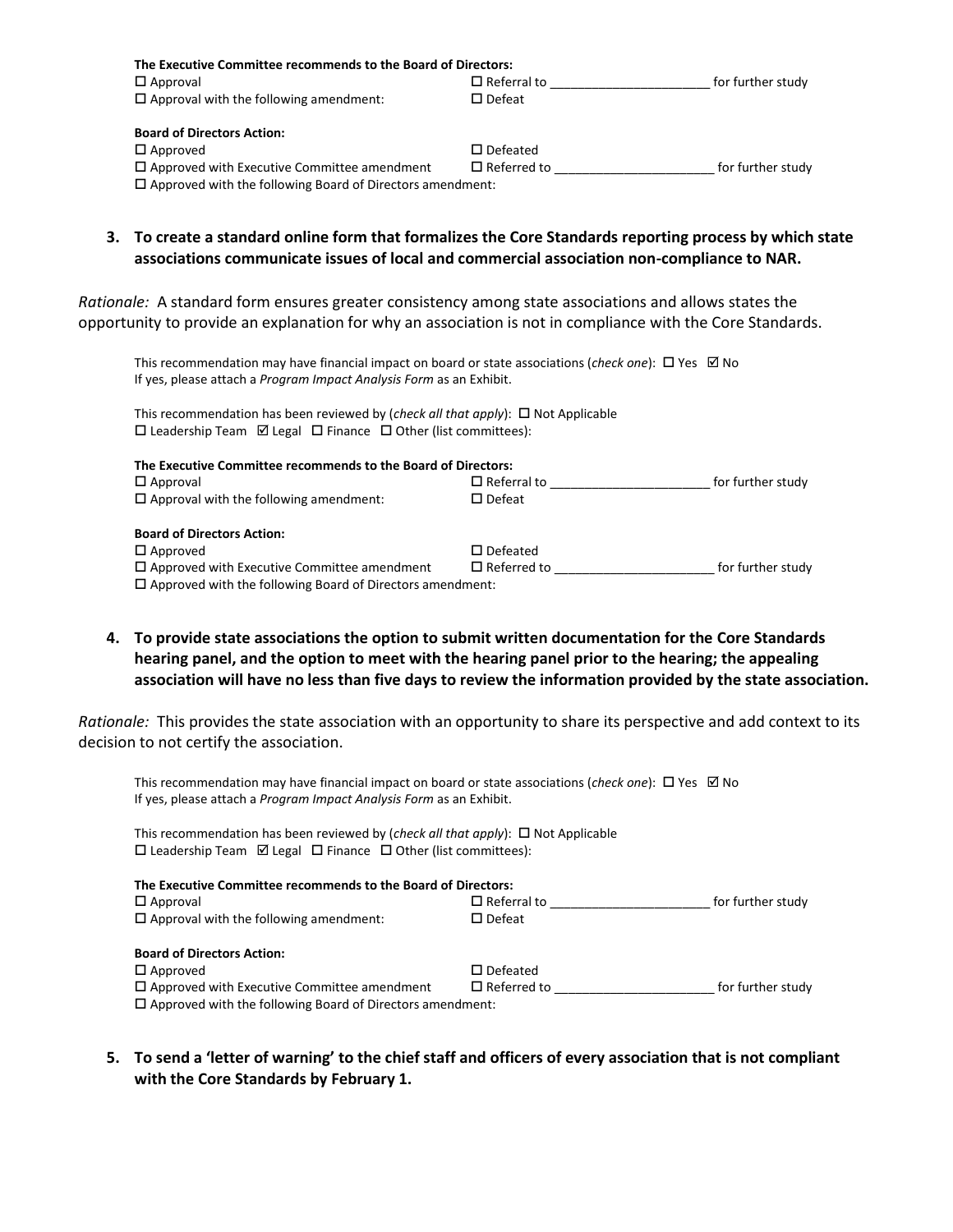*Rationale:* The "letter of warning" creates a permanent record of the association's noncompliance with the Core Standards and sends a message that conveys the severity and potential consequences of noncompliance. The letter will be maintained in NAR and state association files, as further consequences will be imposed for repeat offenders the following cycle. The 'letter of warning' will also provide associations with the opportunity to request a hearing.

This recommendation may have financial impact on board or state associations (*check one*):  $\Box$  Yes  $\Box$  No If yes, please attach a *Program Impact Analysis Form* as an Exhibit.

This recommendation has been reviewed by (*check all that apply*):  $\Box$  Not Applicable  $\square$  Leadership Team  $\square$  Legal  $\square$  Finance  $\square$  Other (list committees):

| The Executive Committee recommends to the Board of Directors:    |                    |                   |
|------------------------------------------------------------------|--------------------|-------------------|
| $\Box$ Approval                                                  | $\Box$ Referral to | for further study |
| $\Box$ Approval with the following amendment:                    | $\square$ Defeat   |                   |
| <b>Board of Directors Action:</b>                                |                    |                   |
| $\Box$ Approved                                                  | $\square$ Defeated |                   |
| $\Box$ Approved with Executive Committee amendment               | $\Box$ Referred to | for further study |
| $\Box$ Approved with the following Board of Directors amendment: |                    |                   |

**6. To allow the Core Standards hearing panel the option of placing non-compliant associations on a probationary status for one year and the option of imposing the following sanctions:**

- Publish association's name in NAR communication channels for not meeting the Core Standards (e.g., **The Hub, AE INS, etc.)**
- **Require appropriate training on the Core Standards for association staff and leadership as determined by the appeal hearing panel**
- **Deny associations opportunities for NAR grants that are pending approval**
- **Require associations to develop a plan for merger, consolidation or dissolution**
- **Recommend revocation of association's charter to the NAR Board of Directors.**

*Rationale:* Probationary status and sanctions provide hearing panels with options that are less severe than charter revocation for first-time offenders. If the association is not in compliance again the following year, the hearing panel may impose a more severe sanction, including charter revocation.

This recommendation may have financial impact on board or state associations (*check one*): □ Yes □ No If yes, please attach a *Program Impact Analysis Form* as an Exhibit.

This recommendation has been reviewed by (*check all that apply*):  $\Box$  Not Applicable  $\square$  Leadership Team  $\square$  Legal  $\square$  Finance  $\square$  Other (list committees):

| The Executive Committee recommends to the Board of Directors:                                                          |                    |                   |
|------------------------------------------------------------------------------------------------------------------------|--------------------|-------------------|
| $\Box$ Approval                                                                                                        | $\Box$ Referral to | for further study |
| $\Box$ Approval with the following amendment:                                                                          | $\square$ Defeat   |                   |
| <b>Board of Directors Action:</b>                                                                                      |                    |                   |
| $\Box$ Approved                                                                                                        | $\square$ Defeated |                   |
| $\Box$ Approved with Executive Committee amendment<br>$\Box$ Approved with the following Board of Directors amendment: | $\Box$ Referred to | for further study |

**7. To develop a training program that can be used by all REALTOR® associations, including NAR, to educate local, commercial, and state association volunteer leaders on the Core Standards.**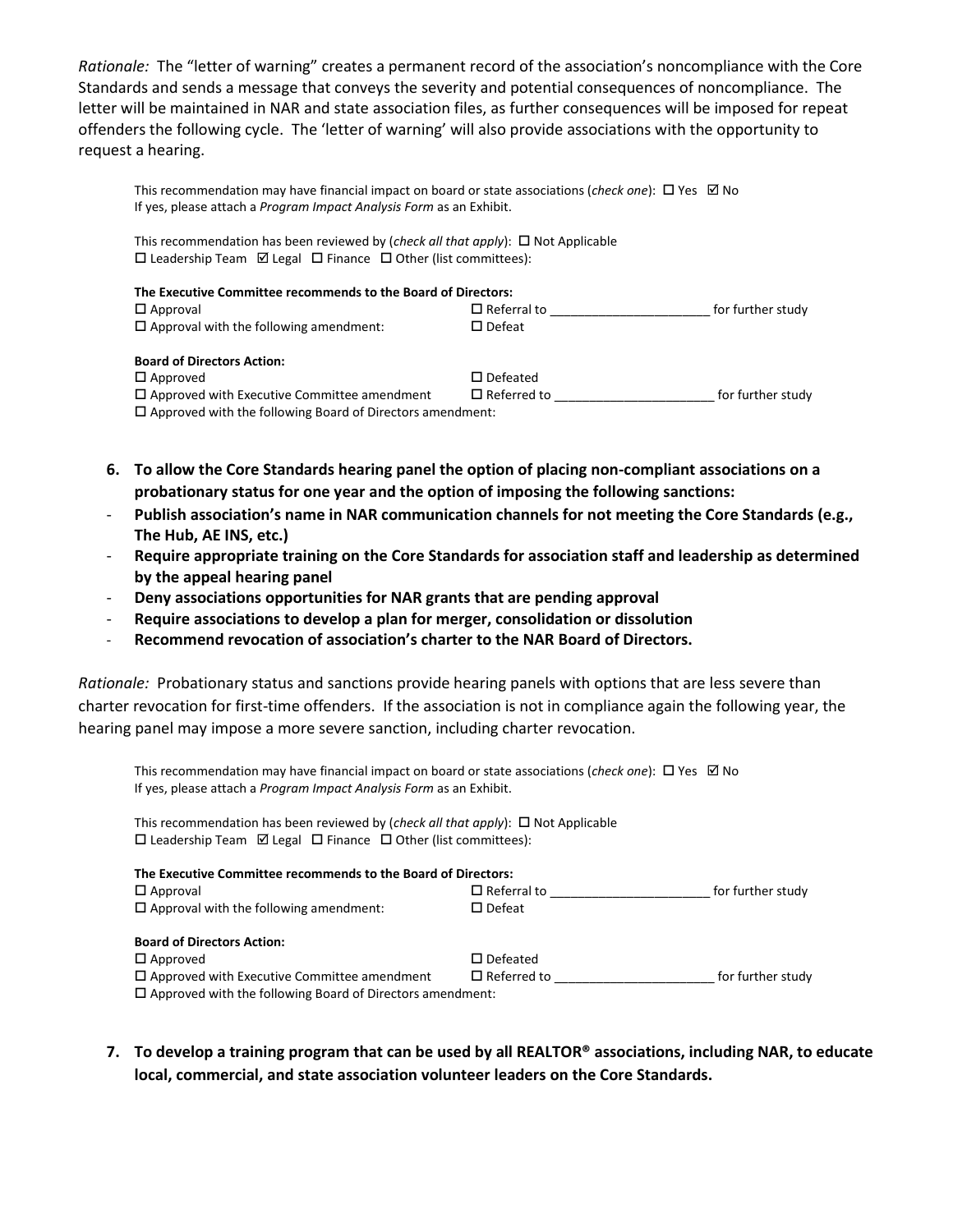*Rationale:* While staff leaders provide continuity and have the knowledge to ensure that the Core Standards are met each year, volunteer leaders also need to be apprised, so association resources are appropriately allocated and staff and volunteer leaders can work together to ensure that their association is in compliance with the Core Standards.

This recommendation may have financial impact on board or state associations (*check one*): □ Yes **Ø No** If yes, please attach a *Program Impact Analysis Form* as an Exhibit.

This recommendation has been reviewed by (*check all that apply*):  $\Box$  Not Applicable  $\square$  Leadership Team  $\square$  Legal  $\square$  Finance  $\square$  Other (list committees):

| The Executive Committee recommends to the Board of Directors:    |                    |                   |
|------------------------------------------------------------------|--------------------|-------------------|
| $\Box$ Approval                                                  | $\Box$ Referral to | for further study |
| $\Box$ Approval with the following amendment:                    | $\square$ Defeat   |                   |
| <b>Board of Directors Action:</b>                                |                    |                   |
| $\square$ Approved                                               | $\square$ Defeated |                   |
| $\Box$ Approved with Executive Committee amendment               | $\Box$ Referred to | for further study |
| $\Box$ Approved with the following Board of Directors amendment: |                    |                   |

#### **Recommendations #8 through #15 are related and it is recommended that they are taken together (Exhibit 2).**

#### **8. To remove the Salutation field from the Member's First (M1) member record for all member types.**

*Rationale:* The Salutation field is an outdated and seldom used field in the member record. As the M1 platform seeks to be the single source for clean, accurate, and actionable member data, removal of unnecessary fields is essential to that goal.

This recommendation may have financial impact on board or state associations (*check one*):  $\Box$  Yes  $\Box$  No If yes, please attach a *Program Impact Analysis Form* as an Exhibit.

This recommendation has been reviewed by (*check all that apply*):  $\Box$  Not Applicable  $\square$  Leadership Team  $\square$  Legal  $\square$  Finance  $\square$  Other (list committees):

| The Executive Committee recommends to the Board of Directors:    |                    |                   |
|------------------------------------------------------------------|--------------------|-------------------|
| $\Box$ Approval                                                  | $\Box$ Referral to | for further study |
| $\Box$ Approval with the following amendment:                    | $\square$ Defeat   |                   |
| <b>Board of Directors Action:</b>                                |                    |                   |
| $\Box$ Approved                                                  | $\square$ Defeated |                   |
| $\Box$ Approved with Executive Committee amendment               | $\Box$ Referred to | for further study |
| $\Box$ Approved with the following Board of Directors amendment: |                    |                   |

## **9. To add a Preferred Pronoun field to the member record and allow the end-user to select from an approved set of values (i.e. he/him, she/her, they/them, etc.)."**

*Rationale:* The modern member engagement paradigm is to collect preferred pronouns and will enable NAR to know how our members wish to be addressed and promotes inclusion and engagement.

This recommendation may have financial impact on board or state associations (*check one*): □ Yes □ No If yes, please attach a *Program Impact Analysis Form* as an Exhibit.

This recommendation has been reviewed by (*check all that apply*):  $\Box$  Not Applicable  $\square$  Leadership Team  $\square$  Legal  $\square$  Finance  $\square$  Other (list committees):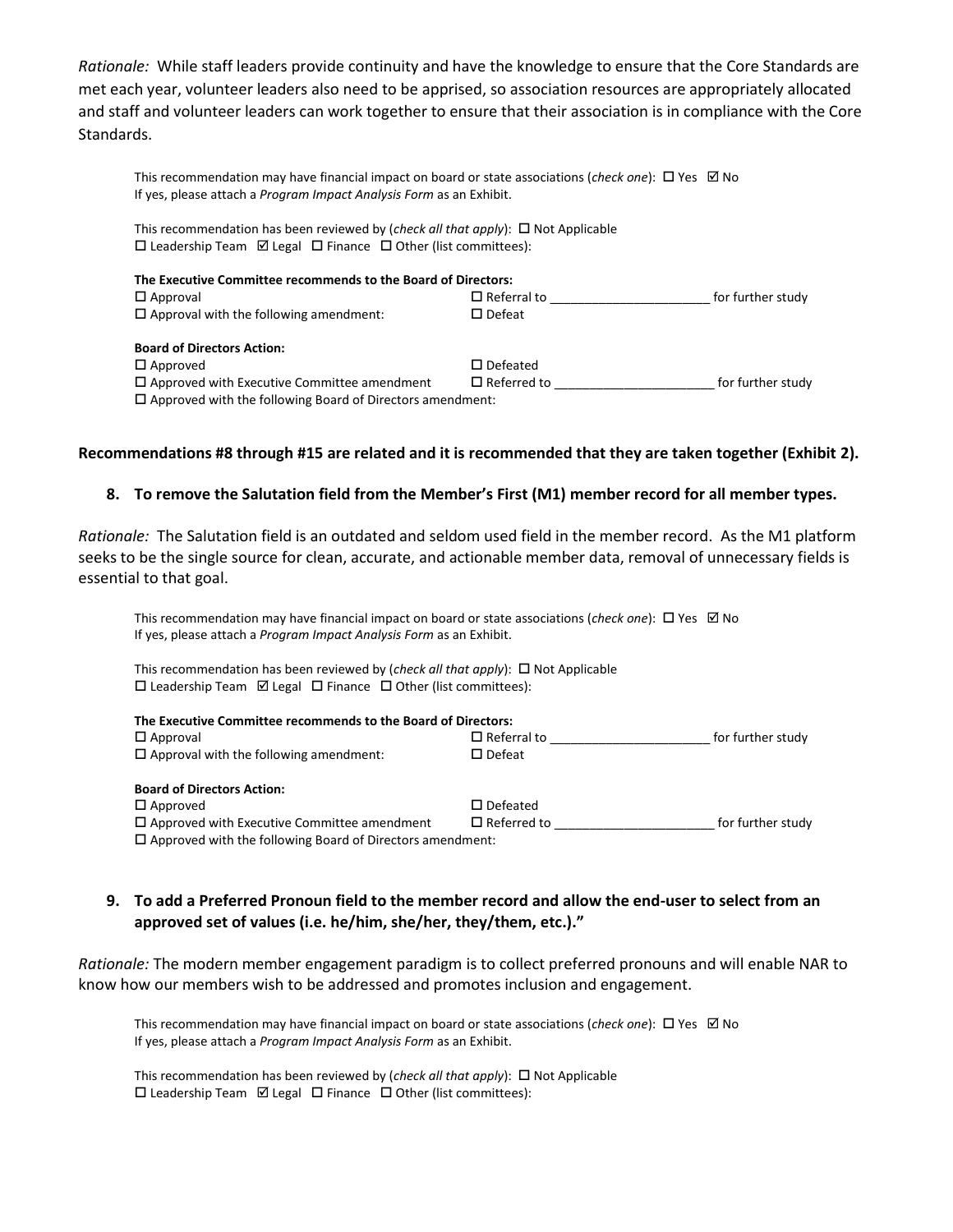| The Executive Committee recommends to the Board of Directors:    |                    |                   |
|------------------------------------------------------------------|--------------------|-------------------|
| $\Box$ Approval                                                  | $\Box$ Referral to | for further study |
| $\Box$ Approval with the following amendment:                    | $\square$ Defeat   |                   |
| <b>Board of Directors Action:</b>                                |                    |                   |
| $\Box$ Approved                                                  | $\square$ Defeated |                   |
| $\Box$ Approved with Executive Committee amendment               | $\Box$ Referred to | for further study |
| $\Box$ Approved with the following Board of Directors amendment: |                    |                   |

**10. To allow updates to the following fields within the member record when that member record is inactive (Status 1 only): Home Address, Mailing Address, Email Addresses, Phone Number, Web Page Address, and First and Last Name.**

*Rationale:* The request to update inactive records was raised by various associations to support many different business scenarios including improved communication, recruitment, and retention. There are no legal ramifications to these updates.

This recommendation may have financial impact on board or state associations (*check one*):  $\Box$  Yes  $\Box$  No If yes, please attach a *Program Impact Analysis Form* as an Exhibit.

This recommendation has been reviewed by (*check all that apply*):  $\Box$  Not Applicable  $\square$  Leadership Team  $\square$  Legal  $\square$  Finance  $\square$  Other (list committees):

| The Executive Committee recommends to the Board of Directors:    |                    |                   |
|------------------------------------------------------------------|--------------------|-------------------|
| $\square$ Approval                                               | $\Box$ Referral to | for further study |
| $\Box$ Approval with the following amendment:                    | $\square$ Defeat   |                   |
| <b>Board of Directors Action:</b>                                |                    |                   |
| $\Box$ Approved                                                  | $\square$ Defeated |                   |
| $\Box$ Approved with Executive Committee amendment               | $\Box$ Referred to | for further study |
| $\Box$ Approved with the following Board of Directors amendment: |                    |                   |

## **11. To allow State POEs (Points of Entry) to update Real Estate License in the member record and Main Office ID in the office record.**

*Rationale:* Currently only Local POEs have the ability to update Real Estate License and Main Office ID, but State Associations often have more accurate information about large firms statewide and more direct access to licensing information. Allowing State Associations, in addition to the Local POEs, to update this information will directly support the goal of the M1 initiative to provide clean, accurate, and actionable data to the users.

This recommendation may have financial impact on board or state associations (*check one*): □ Yes □ No If yes, please attach a *Program Impact Analysis Form* as an Exhibit.

This recommendation has been reviewed by (*check all that apply*):  $\Box$  Not Applicable  $\square$  Leadership Team  $\square$  Legal  $\square$  Finance  $\square$  Other (list committees):

| The Executive Committee recommends to the Board of Directors:    |                    |                   |
|------------------------------------------------------------------|--------------------|-------------------|
| $\Box$ Approval                                                  | $\Box$ Referral to | for further study |
| $\Box$ Approval with the following amendment:                    | $\square$ Defeat   |                   |
| <b>Board of Directors Action:</b>                                |                    |                   |
| $\Box$ Approved                                                  | $\square$ Defeated |                   |
| $\Box$ Approved with Executive Committee amendment               | $\Box$ Referred to | for further study |
| $\Box$ Approved with the following Board of Directors amendment: |                    |                   |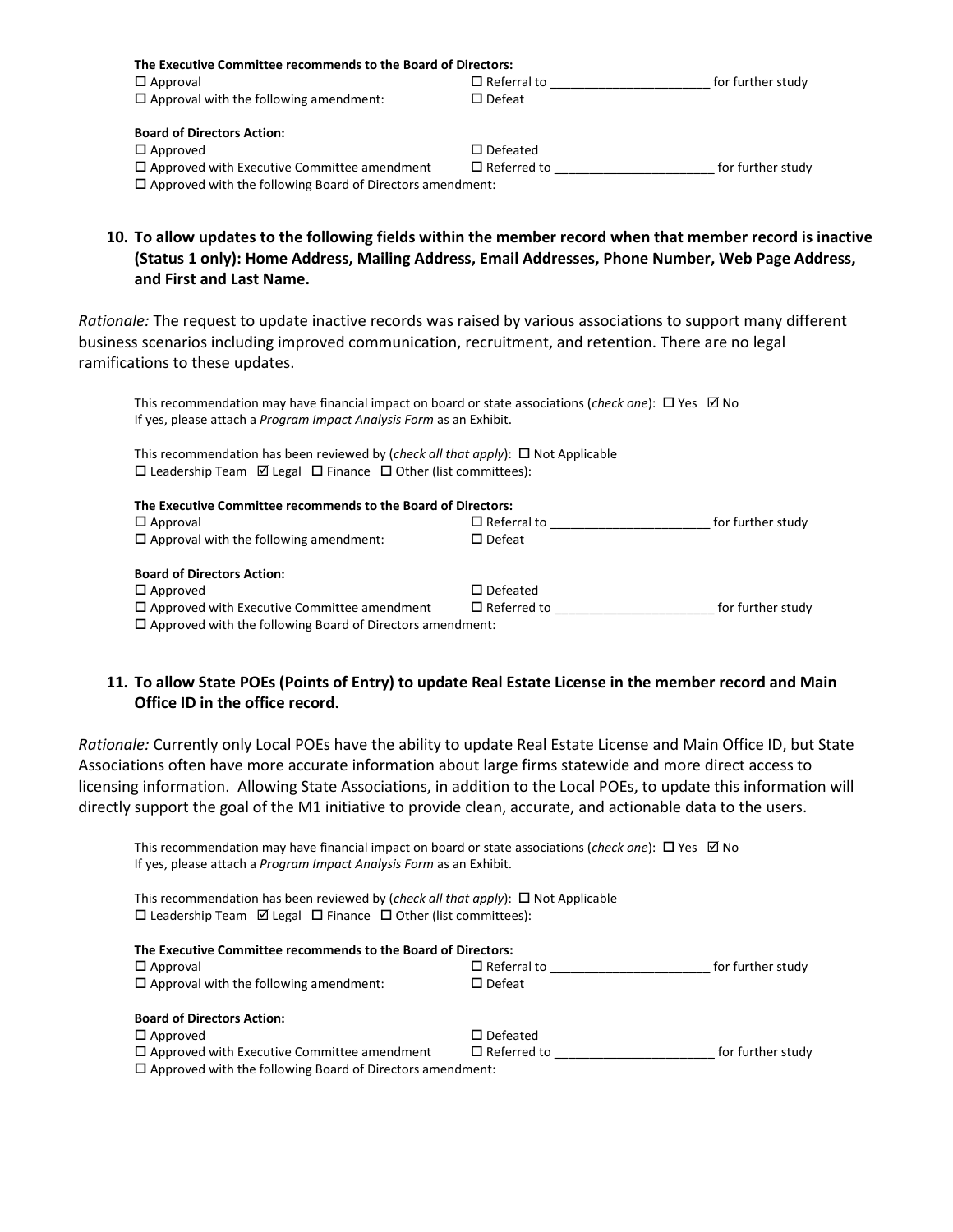## **12. To track whether Business Email address has been verified for each member and to require such verification for all new members.**

*Rationale:* Feedback from associations has indicated that email is a data point that is at times inaccurate and unreliable. As it is a required field for REALTOR® members, validation of email format (i.e. ensuring it is in the format of xxxxxx@xxx.xxx where .xxx is an acceptable top level domain such as .org, .com, .edu, .realtor, etc.) is occurring, but does not prevent erroneous email addresses from being entered. As email address is an essential point of communication with members, ensuring validity of this data is extremely important. Automatic verification of new member Business Email addresses would happen after a POE adds a new member, the date, and the required Business Email address.

This recommendation may have financial impact on board or state associations (*check one*):  $\Box$  Yes  $\Box$  No If yes, please attach a *Program Impact Analysis Form* as an Exhibit.

This recommendation has been reviewed by (*check all that apply*):  $\Box$  Not Applicable  $\square$  Leadership Team  $\ \boxtimes$  Legal  $\ \square$  Finance  $\ \square$  Other (list committees):

| The Executive Committee recommends to the Board of Directors:    |                    |                   |
|------------------------------------------------------------------|--------------------|-------------------|
| $\Box$ Approval                                                  | $\Box$ Referral to | for further study |
| $\Box$ Approval with the following amendment:                    | $\square$ Defeat   |                   |
| <b>Board of Directors Action:</b>                                |                    |                   |
| $\Box$ Approved                                                  | $\square$ Defeated |                   |
| $\Box$ Approved with Executive Committee amendment               | $\Box$ Referred to | for further study |
| $\Box$ Approved with the following Board of Directors amendment: |                    |                   |

## **13. To require that the Business Email field be an address used for business by the individual member and that any shared email address be relegated to a new field called Shared Email Address.**

*Rationale:* Currently there are shared email addresses being used by members (i.e. more than one member is utilizing the same email address), which causes duplication across member records. Implementing this proposal will ensure uniqueness within REALTOR® member records, improving communication and data cleanliness, and will also ensure that the correct member is receiving secure communications such as voting and invoicing notices.

This recommendation may have financial impact on board or state associations (*check one*): □ Yes ⊠ No If yes, please attach a *Program Impact Analysis Form* as an Exhibit.

This recommendation has been reviewed by (*check all that apply*):  $\Box$  Not Applicable  $\square$  Leadership Team  $\square$  Legal  $\square$  Finance  $\square$  Other (list committees):

| The Executive Committee recommends to the Board of Directors:    |                    |                   |  |
|------------------------------------------------------------------|--------------------|-------------------|--|
| $\Box$ Approval                                                  | $\Box$ Referral to | for further study |  |
| $\Box$ Approval with the following amendment:                    | $\square$ Defeat   |                   |  |
| <b>Board of Directors Action:</b>                                |                    |                   |  |
| $\Box$ Approved                                                  | $\square$ Defeated |                   |  |
| $\Box$ Approved with Executive Committee amendment               | $\Box$ Referred to | for further study |  |
| $\Box$ Approved with the following Board of Directors amendment: |                    |                   |  |

#### **14. To require a Business Email field for Institute Affiliate members.**

*Rationale:* Currently today, email is not required for Institute Affiliate members, causing communication issues. Requiring this data will improve communication and data accuracy.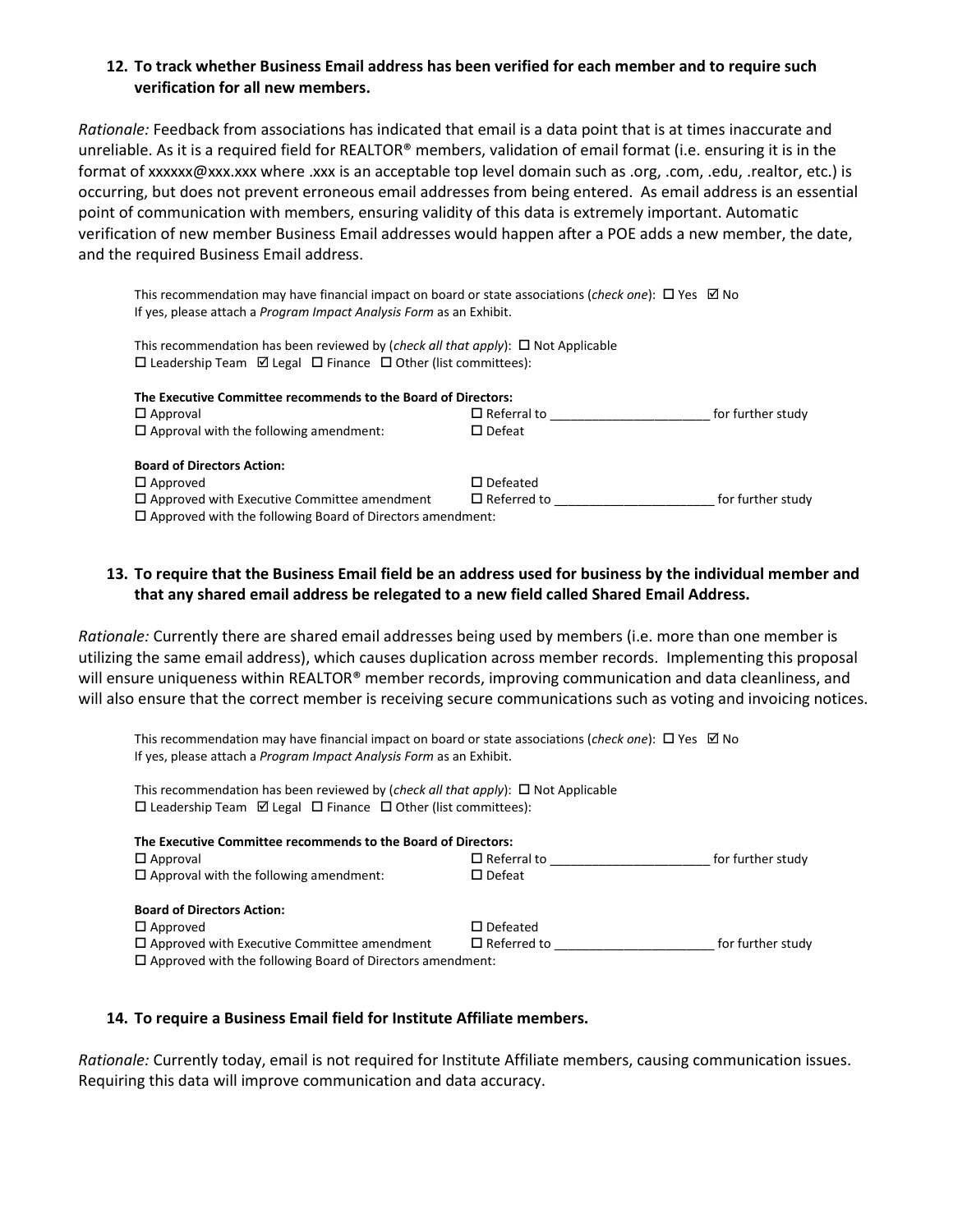This recommendation may have financial impact on board or state associations (*check one*):  $\Box$  Yes  $\Box$  No If yes, please attach a *Program Impact Analysis Form* as an Exhibit.

This recommendation has been reviewed by (*check all that apply*):  $\Box$  Not Applicable  $\square$  Leadership Team  $\square$  Legal  $\square$  Finance  $\square$  Other (list committees):

| The Executive Committee recommends to the Board of Directors:    |                    |                   |  |  |
|------------------------------------------------------------------|--------------------|-------------------|--|--|
| $\Box$ Approval                                                  | $\Box$ Referral to | for further study |  |  |
| $\Box$ Approval with the following amendment:                    | $\square$ Defeat   |                   |  |  |
| <b>Board of Directors Action:</b>                                |                    |                   |  |  |
| $\Box$ Approved                                                  | $\square$ Defeated |                   |  |  |
| $\Box$ Approved with Executive Committee amendment               | $\Box$ Referred to | for further study |  |  |
| $\Box$ Approved with the following Board of Directors amendment: |                    |                   |  |  |

#### **15. To remove the following fields from the member record: Dues Paid Local, Dues Paid State, Dues Paid National, Member: On Roster, Officer: On Roster, Office: District.**

*Rationale:* Once the financial record was introduced, fewer associations used the date paid fields in the member record. For On Roster, many associations have indicated that they do not use these fields for the member to opt out of display on the association's website. No National Standard was ever set for Office District and it has very little use. Removal of these fields will improve the cleanliness and accuracy of the member record.

This recommendation may have financial impact on board or state associations (*check one*):  $\Box$  Yes  $\Box$  No If yes, please attach a *Program Impact Analysis Form* as an Exhibit.

This recommendation has been reviewed by (*check all that apply*):  $\Box$  Not Applicable  $\square$  Leadership Team  $\square$  Legal  $\square$  Finance  $\square$  Other (list committees):

| The Executive Committee recommends to the Board of Directors:    |                    |                   |  |  |
|------------------------------------------------------------------|--------------------|-------------------|--|--|
| $\Box$ Approval                                                  | $\Box$ Referral to | for further study |  |  |
| $\Box$ Approval with the following amendment:                    | $\square$ Defeat   |                   |  |  |
| <b>Board of Directors Action:</b>                                |                    |                   |  |  |
| $\Box$ Approved                                                  | $\square$ Defeated |                   |  |  |
| $\Box$ Approved with Executive Committee amendment               | $\Box$ Referred to | for further study |  |  |
| $\Box$ Approved with the following Board of Directors amendment: |                    |                   |  |  |

# *The following is reported for your information only and does not affect Association policy or budget.*

- 1. William R. Magel Award of Excellence Steve Francks, RCE, CAE, Chief Executive Officer of the Washington Association of REALTORS®, is the recipient of the 2021 William R. Magel Award of Excellence. The Magel award, the highest honor bestowed on an AE, is presented annually to an AE who has truly excelled in his or her role as a REALTOR® association executive. Steve will be formally recognized with this honor at the November 2021 REALTORS® Conference in San Diego.
- 2. AE Institute Advisory Board -- The advisory board is charged with planning the 2022 AE Institute curriculum. The board will begin this process over the summer, with some virtual meetings, followed by a live planning meeting at NAR's Chicago headquarters in late September. The 2022 AE Institute is March 11-14, in Atlanta, Georgia.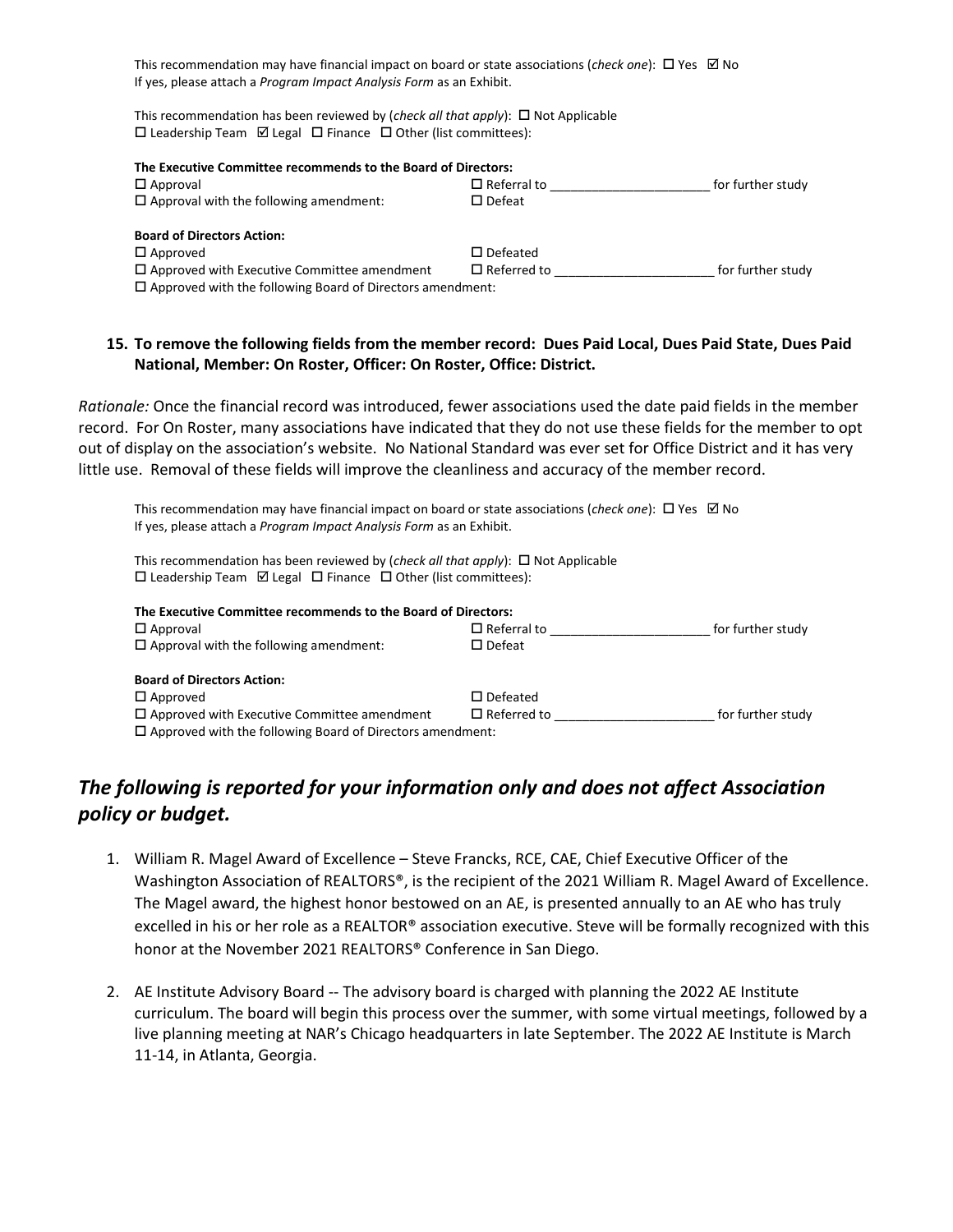- 3. Volunteer Leadership Advisory Board in ongoing efforts to develop and maintain a comprehensive curriculum of professional development programming that will groom, orient, train, and prepare volunteers for their REALTOR® association leadership roles, the advisory board is focused on providing the following initiatives: a list of available leadership training on a national, state and local level; recommendations on how to fill gaps in REALTOR® leadership training; leadership training opportunities in a variety of formats; a vehicle for association volunteer leaders to discuss relevant topics.
- 4. Association Diversity Work Group the work group is focusing on the following three resources to provide support for associations as they address diversity, equity, and inclusion and work toward greater diversity amongst their leadership: Actionable Roadmap that identifies steps an association can take to address and increase DEI with links to tools and resources; a platform for collecting and compiling DEI speakers and consultants, vetted by other REALTOR® associations, that local and state associations can reference; a sample job description for hiring a diversity staff specialist position, and components of an effective DEI staff training program.
- 5. Career Development Work Group the work group discussed content for an upcoming NAR career development survey that will guide the work group's efforts to provide guidance and resources for association staff who want to advance their careers and consider new opportunities in the REALTOR® association. The survey, which will be sent to local, state, and MLS chief staff executives and staff specialists, will also solicit input on the AE Mentor Program to determine how the program can be enhanced to help shepherd AEs through career challenges and opportunities.
- 6. Innovation Work Group the work group is exploring how associations can foster a culture of innovation that enables them to be more nimble, more receptive to risk, and better able to support and align with member businesses. They identified the following three areas of focus to help them develop strategies and practices to assist associations in adopting a forward-thinking mindset that is in step with the member's way of doing business – Associations of the Future, Technology, and Human Capital.
- 7. Virtual Governance Work Group The work group is charged with identifying best practices and guidelines to assist associations as they navigate governance procedures and strive for optimal member engagement in a new post-COVID virtual world. To that end, the work group is focusing on the following areas: Meeting Management; Policy; Technology; and Professional Courtesy/Etiquette.
- 8. AE YPN Forum the forum featured a "Managing Staff Conflicts Mid-Pandemic" panel of association staff that discussed some of the staff issues they experienced amidst the pandemic and social unrest of the last year, and how they worked through the challenges in both remote and socially distanced workplaces.
- 9. RCE Designation -- The RCE Certification Advisory Board reviewed RCE exam questions to ensure they are in sync with the updated RCE Body of Knowledge competencies and Answer Book. The RCE Board will host another virtual study group this summer to help candidates prepare for the fall exam. This year marks the 30th anniversary of the designation and we celebrate this milestone with 523 RCE designees.

The following RCEs represent the most recent "class" of designees. The new designees will be formally recognized at the 2022 AE Institute in Atlanta.

Carrie Andersen, RCE -- Minnesota Association of REALTORS® Casey Angel, RCE -- Raleigh Regional Association of REALTORS®, NC Mike Barth, RCE, CAE -- Pennsylvania Association of REALTORS® Ashley Baxter, RCE -- Tuolumne County Association of REALTORS®, CA